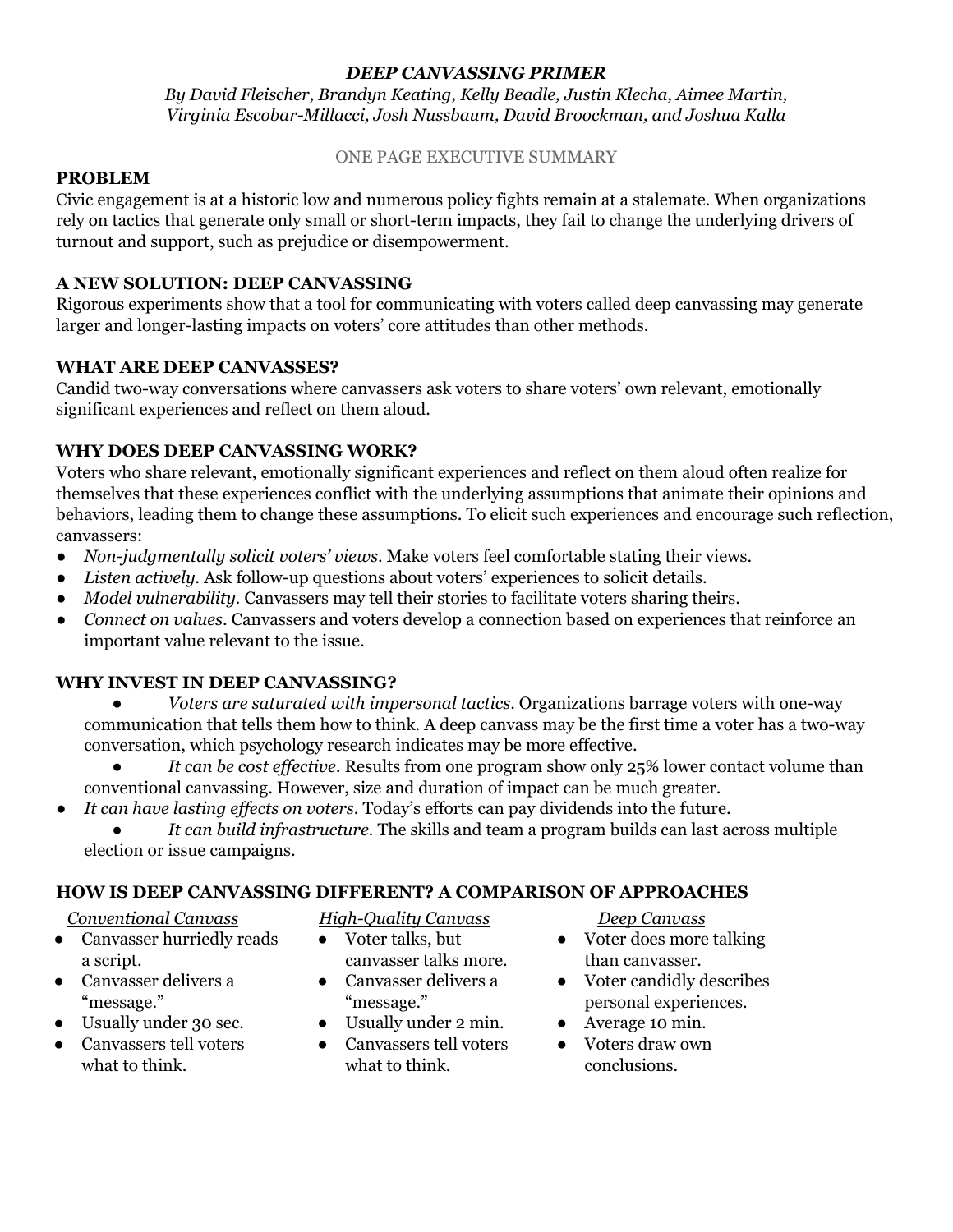#### ADDITIONAL INFORMATION

## **WHEN IS IT STRATEGIC TO USE DEEP CANVASSING?**

Deep canvass is a tactic that can be used to break through to voters in a challenging landscape, such as when confronting a controversial topic, a polarized issue, or a saturated communications environment. The following pages provide information for practitioners who are interested in employing this tactic.

## **CASE STUDY: TRANSGENDER NON-DISCRIMINATION**

The Leadership LAB at the Los Angeles LGBT Center has developed a deep canvass proven to reduce prejudice against transgender people. In the canvass conversations, canvassers ask voters to share their experiences with a) LGBT people and b) personally facing negative judgment. In sharing these stories and answering probing questions about them, voters often remember critical moments when they found judgment hurtful; then they realize that they would rather support transgender people than judge them, too. Canvassers did not need to be trans themselves for the conversations to be successful; nor did the voters need to have any experience of a trans person. Rigorous research found that over 70% of voters who opened their doors had the full conversation, and that roughly 1 in 10 of these changed their mind as a result. 1

## **HOW DEEP CANVASSING SCALES**

A successful volunteer model or a robust paid model can both scale deep canvassing. The mentors listed at the bottom of the document are glad to give advice on scaling either form of program.

The key to scaling deep canvass is giving experienced canvassers leadership roles so that they can train and recruit others. In our experience, strong organizers can stimulate and maintain canvasser interest in deep canvassing. These real human interactions prove addictive; volunteers and staff reliably return to canvass again. A key component of scaling is having the canvassers be part of the program development and have ownership of the outcome of the program. Examples of this include:

- Leadership roles
- Script writing
- Training updates
- Data analyses
- Material development
- Coaches and trainers for the canvasses

Deep canvassing can also scale in a cost-effective manner. Practitioners and funders are keen to maximize return on investment. They should remember that the large and lasting effects of deep canvassing mean that it has the potential to be cheaper "per changed mind" or "per vote" than tactics that are cheaper to deploy per voter but have smaller impacts that do not last as long. For example, if a GOTV mail program costs \$2 per voter to deploy but has an impact of 0.5 percentage points, its cost per vote is \$400; a deep canvass with an effect of even 5 percentage points is twice as cost effective per new vote even if it costs \$10 per contact.

# **HOW TO START A DEEP CANVASS PROGRAM**

- **1. Begin early.** Significant investment in training leaders, canvassers, and a persuasion approach is needed months in advance. Early investment allows for development of a) a robust conversational approach, including script and training iteration b) canvasser skills, and c) a sufficiently large canvass leadership team.
- **2. Recruit a team of organizers that make canvasser recruitment, leadership development, and canvassing competency their highest and ideally only priority.**

<sup>1</sup> <http://dx.doi.org/10.1126/science.aad9713>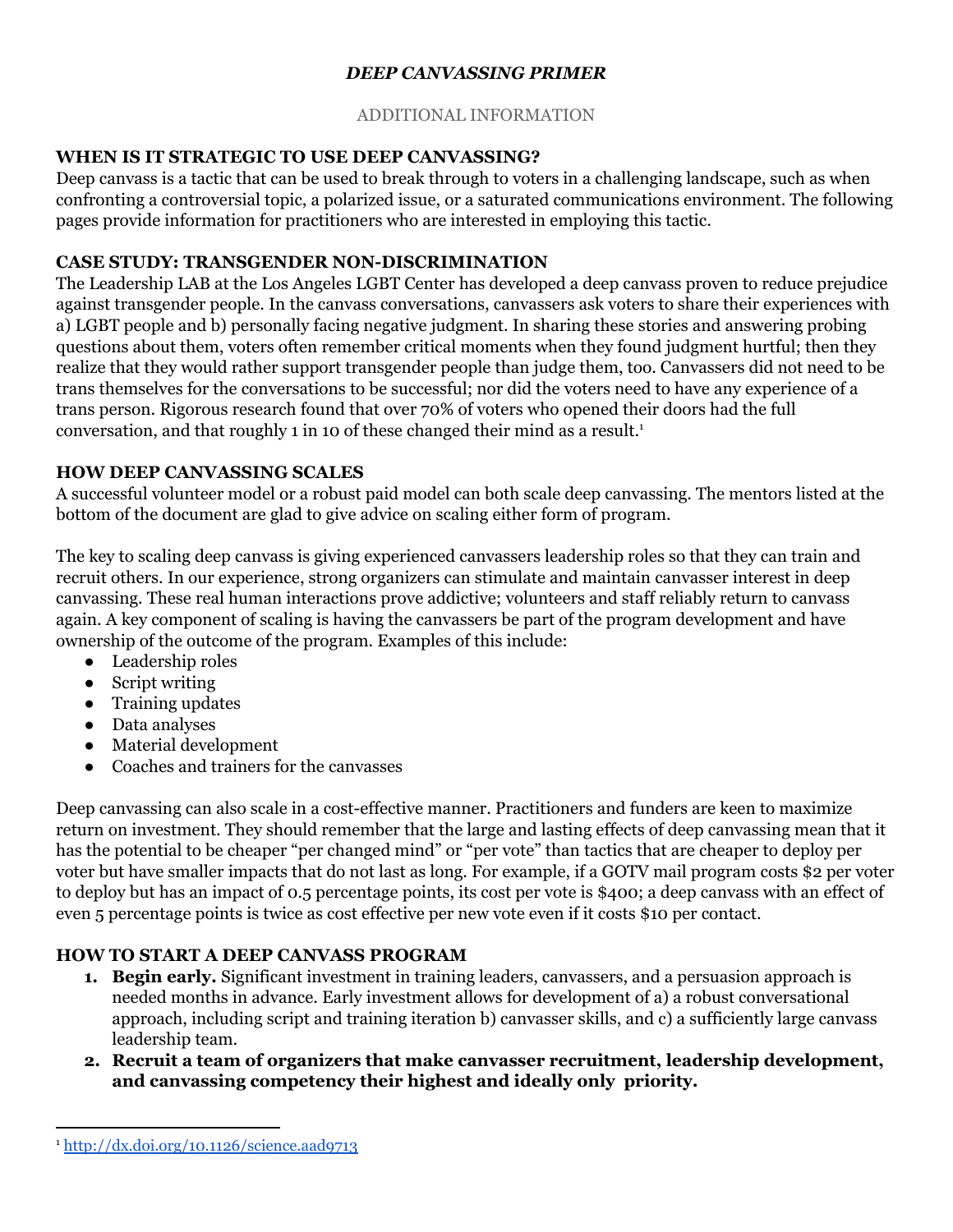- **3. Go see it and do it.** Contact an organization that is currently doing deep canvassing and ask if you and your team can come for the full experience; that includes going through training and then going out and having conversations with voters, not just observing. (See end of document for experienced practitioners.) In our experience this is absolutely essential.
- **4. Write a first draft script with your team.** Take ideas from other deep canvass scripts, especially ideas that make it easier to build rapport and uncover concerns. Brainstorm the real lived experiences you want canvassers and voters to remember, think about and share; and list questions that could elicit those stories.
- **5. Try it out.**
	- **a.** *Do it for real.* Do a test canvass where you run the training and every aspect of the canvass the way you would for real. Running 1-2 test canvasses allows your team to improve your script and your training before you take out a larger group.
	- **b.** *Video*. Either recruit videographers or prepare your canvassers to film each other so that you have video footage of actual conversations to review. Video of canvasses substantially speeds the iterative learning process.
	- **c.** *Everyone canvasses, even you*. The thinkers behind a project need to do it in order to be competent in evaluating the quality of the interactions and to refine the recipe; and the doers need to think both because it speeds the iterative learning process and because the up-and-coming leaders will increasingly feel invested.
- **6. Revise, try again, and continue talking with others doing deep canvassing.** This is the easiest to describe but takes the most time.
- **7. Have your program independently measured.** Developing a deep canvass approach is a process. Independent quantitative measurement allows you to rigorously learn how far along the learning curve you are: have you developed a successful approach, or do you need to go back to the drawing board? In our experience, many encouraging anecdotes may give the impression a deep canvass program is working even when it is not. For an example of an experimental design ideal for measuring deep canvassing, analysts can see Broockman et al. (2016).<sup>2</sup> Typically, a minimum of 400 conversations is required for a persuasion experiment, although this depends on program details.

# **HISTORICAL AND THEORETICAL GROUNDING**

The Leadership LAB at the Los Angeles LGBT Center developed this approach when canvassing on same-sex marriage in Los Angeles in the wake of the loss on Prop 8. In pioneering this tactic, they drew on a long history of deep conversations in community and labor organizing; deep canvass extends many relational organizing principles to voter contact. Through visiting canvasses and mentorship, other organizations have since learned from the Leadership LAB, and each other, about how to adopt this model to a variety of issues and topics.

Although the key psychological ingredients that underpin deep canvass are still being researched, the following psychology theories may be responsible for why deep canvassing works:

- *● Self-persuasion*. Persuasion is more effective when people change their own minds instead of being told what to think.
- *● Active processing*. Deep canvassers ask voters questions that cause them to expend "mental calories" and think deeply about a topic. Theories of active processing suggest conclusions people reach while thinking deeply produce larger and more enduring changes to their attitudes.
- *● Analogic perspective-taking*. For prejudice reduction, deep canvasses ask voters to reflect on experiences that allow them to understand the perspective of groups against whom they feel prejudice.
- *● Cognitive dissonance*. When people state one opinion and then describe their own real, lived experiences that reflect a different view, they may feel the need to resolve this dissonance by changing the opinion they first offered.

<sup>2</sup> [http://papers.ssrn.com/sol3/papers.cfm?abstract\\_id=2742869](http://papers.ssrn.com/sol3/papers.cfm?abstract_id=2742869)